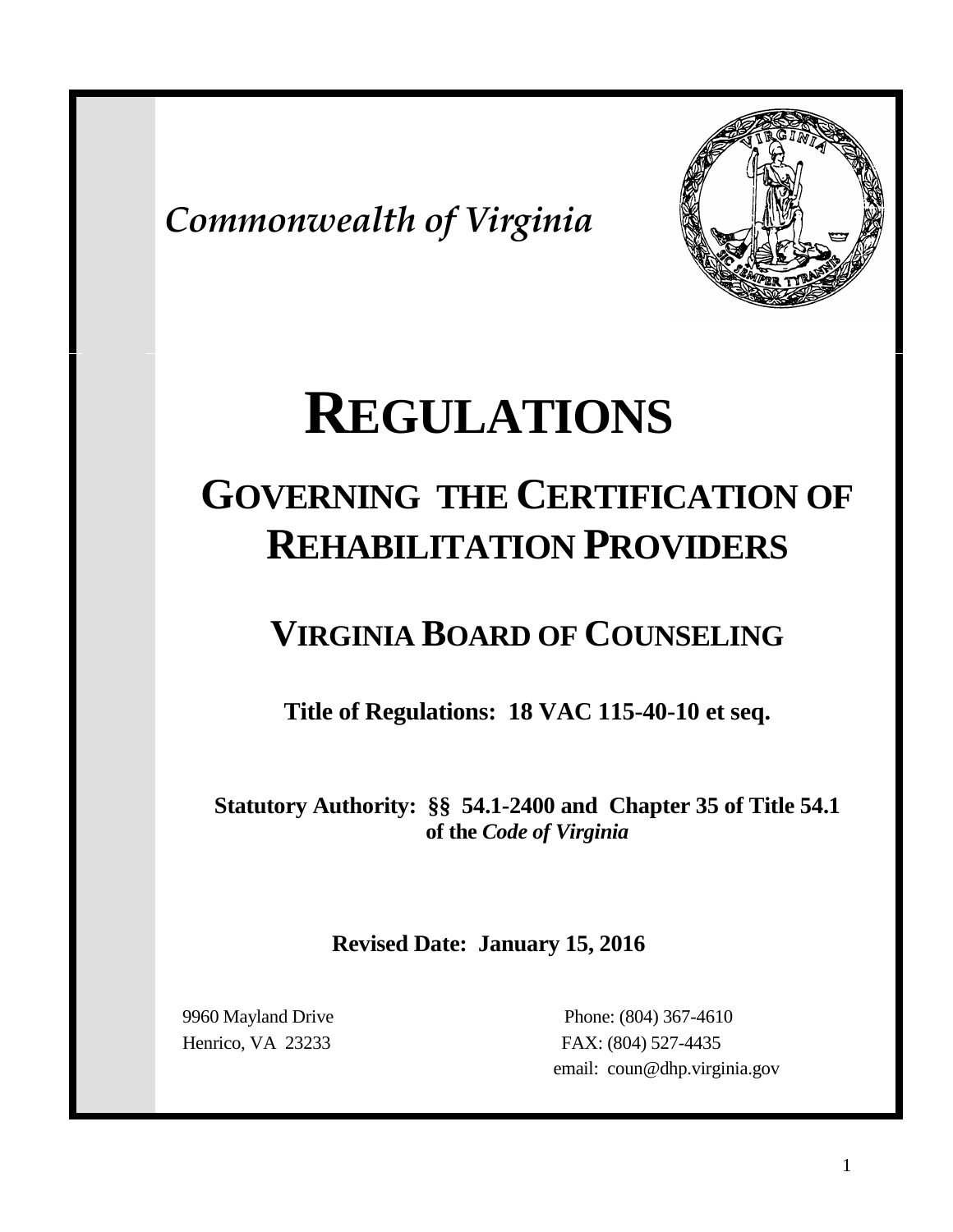<span id="page-1-0"></span>

| 18VAC115-40-50. Grounds for revocation, suspension, probation, reprimand, |
|---------------------------------------------------------------------------|
| censure, denial of renewal of certificate; petition for rehearing 8       |
|                                                                           |
|                                                                           |

#### **TABLE OF CONTENTS**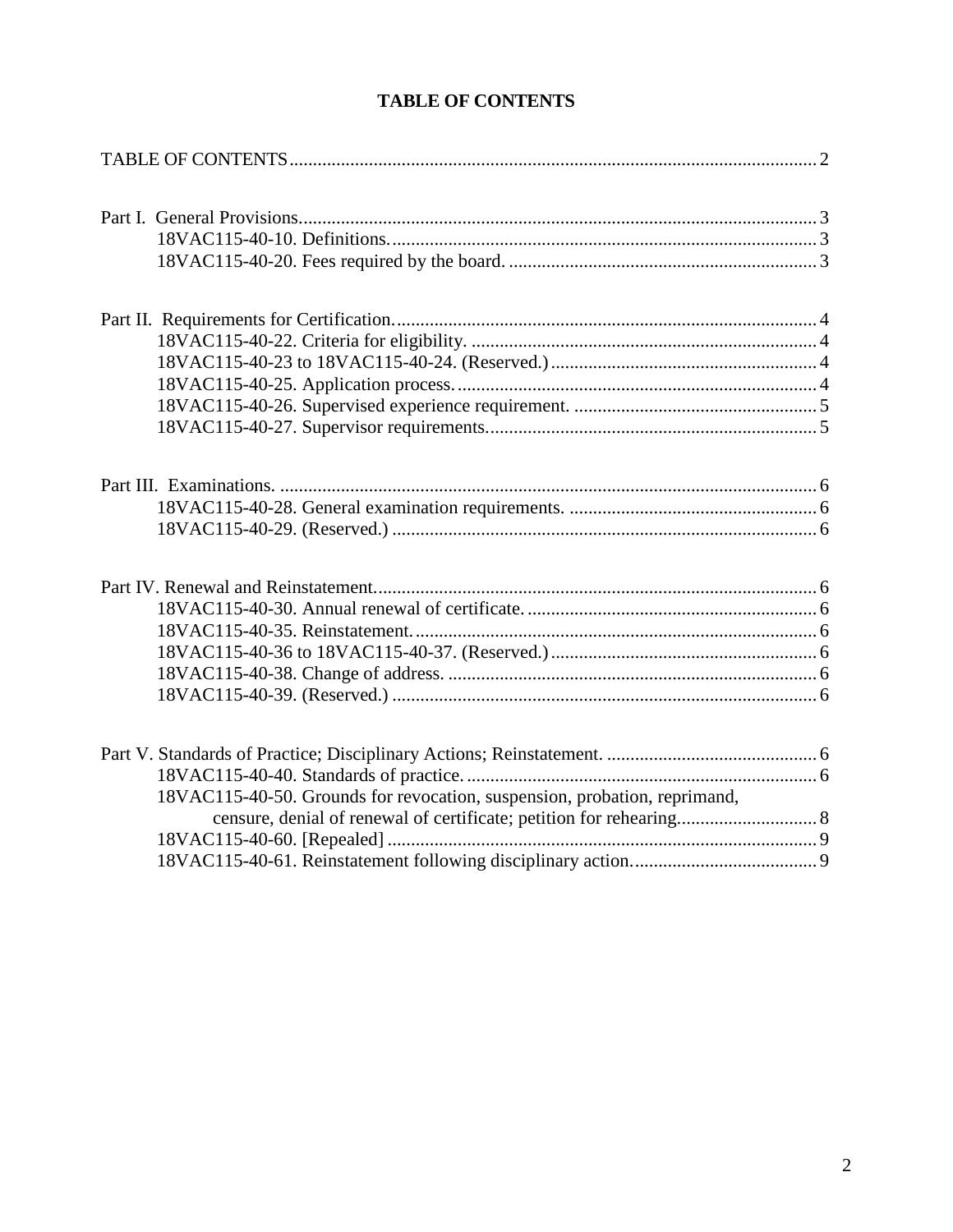#### **Part I. General Provisions.**

#### <span id="page-2-1"></span><span id="page-2-0"></span>**18VAC115-40-10. Definitions.**

A. The terms "board," "certified rehabilitation provider," and " professional judgment," when used in this chapter, shall have the meanings ascribed to them in §§54.1-3500 and 54.1-3510 of the Code of Virginia.

B. The following words and terms, when used in this chapter, shall have the following meanings unless the context indicates otherwise:

"Competency area" means an area in which a person possesses knowledge and skills and the ability to apply them in the rehabilitation setting.

"Experience" means on-the-job experience under appropriate supervision as set forth in this chapter.

"Internship" means a supervised field experience as part of a degree requirement obtained from a regionally accredited university as set forth in 18VAC115-40-22.

"Regionally accredited" means an institution accredited by one of the regional accreditation agencies recognized by the United States Secretary of Education as responsible for accrediting senior post-secondary institutions and training programs.

"Rehabilitation client" means an individual receiving rehabilitation services whose benefits are regulated by the Virginia Workers' Compensation Commission.

"Supervisee" means any individual who has met the education requirements and is under appropriate supervision and working towards certification according to the requirements of this chapter. Services provided by the supervisee shall not involve the exercise of professional judgment as defined in §54.1-3510 of the Code of Virginia.

"Supervision" means the ongoing process performed by a supervisor who monitors the performance of the person supervised and provides regular, documented, personal instruction, guidance, and education with respect to the skills and competencies of the person supervised.

"Supervisor" means one who provides case-related supervision, consultation, education, and guidance for the applicant. The supervisor must be credentialed as defined in 18VAC115-40-27.

"Training" means the educational component of on-the-job experience.

#### <span id="page-2-2"></span>**18VAC115-40-20. Fees required by the board.**

A. The board has established the following fees applicable to the certification of rehabilitation providers:

| Initial certification by examination: Processing and initial certification | \$90 |  |
|----------------------------------------------------------------------------|------|--|
|----------------------------------------------------------------------------|------|--|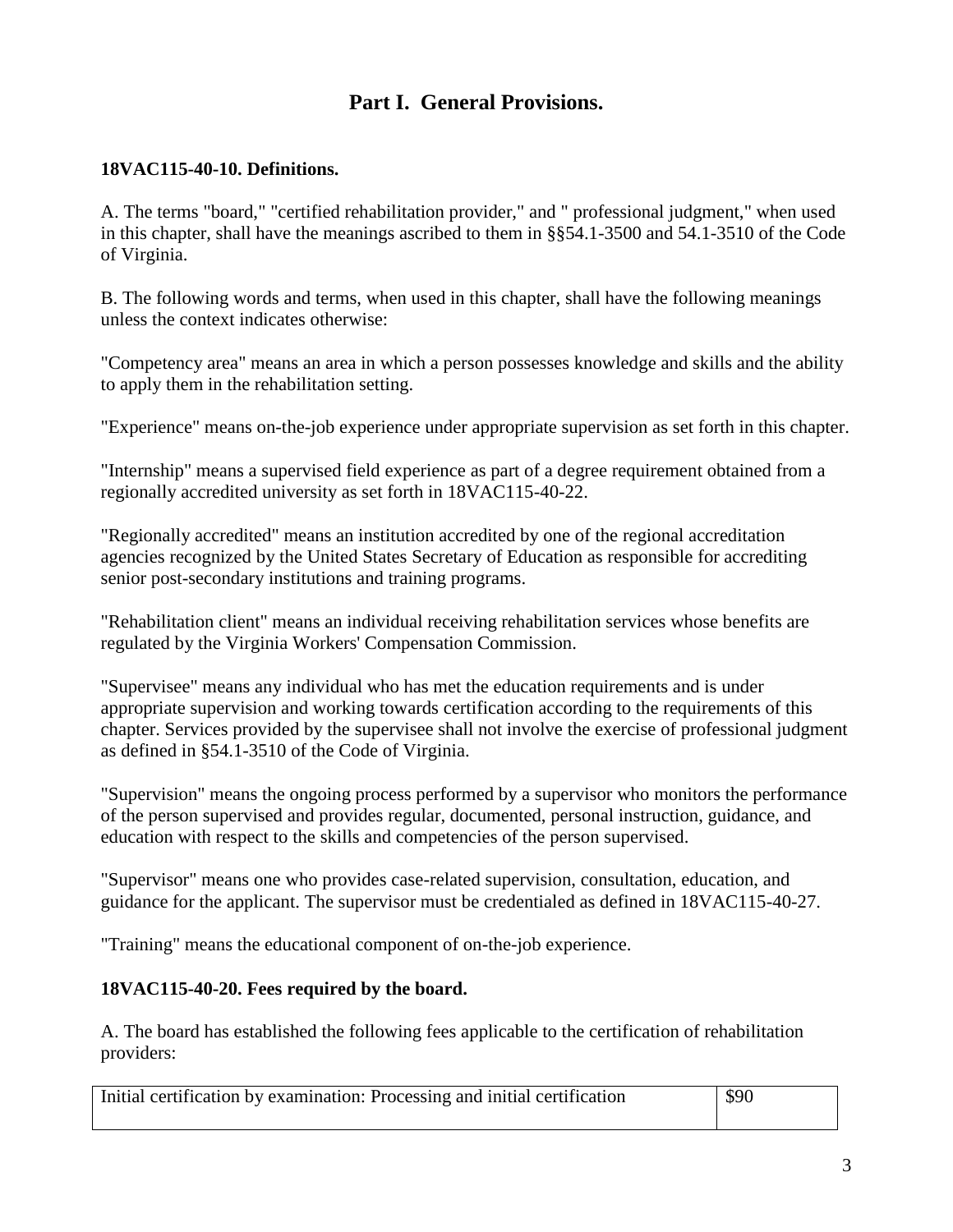| Initial certification by endorsement: Processing and initial certification | \$90  |
|----------------------------------------------------------------------------|-------|
| Certification renewal                                                      | \$55  |
| Duplicate certificate                                                      | \$5   |
| Late renewal                                                               | \$20  |
| Reinstatement of a lapsed certificate                                      | \$100 |
| Replacement of or additional wall certificate                              | \$15  |
| Returned check                                                             | \$35  |
| Reinstatement following revocation or suspension                           | \$500 |

<span id="page-3-0"></span>B. Fees shall be paid to the board. All fees are nonrefundable.

#### **Part II. Requirements for Certification.**

#### <span id="page-3-1"></span>**18VAC115-40-22. Criteria for eligibility.**

A. Education and experience requirements for certification are as follows:

1. Any baccalaureate degree from a regionally accredited college or university or a current registered nurse license in good standing in Virginia; and

2. Documentation of 2,000 hours of supervised experience in performing those services that will be offered to a workers' compensation claimant under § 65.2-603 of the Code of Virginia. Experience may be acquired through supervised training or experience or both. A supervised internship in rehabilitation services may count toward part of the required 2,000 hours. Any individual who does not meet the experience requirement for certification must practice under the supervision of an individual who meets the requirements of 18VAC115-40-27. Individuals shall not practice in an internship or supervisee capacity for more than five years.

B. A passing score on a board-approved examination shall be required.

C. The board may grant certification without examination to applicants certified as rehabilitation providers in other states or by nationally recognized certifying agencies, boards, associations and commissions by standards substantially equivalent to those set forth in the board's current regulation.

#### <span id="page-3-2"></span>**18VAC115-40-23 to 18VAC115-40-24. (Reserved.)**

#### <span id="page-3-3"></span>**18VAC115-40-25. Application process.**

The applicant shall submit to the board: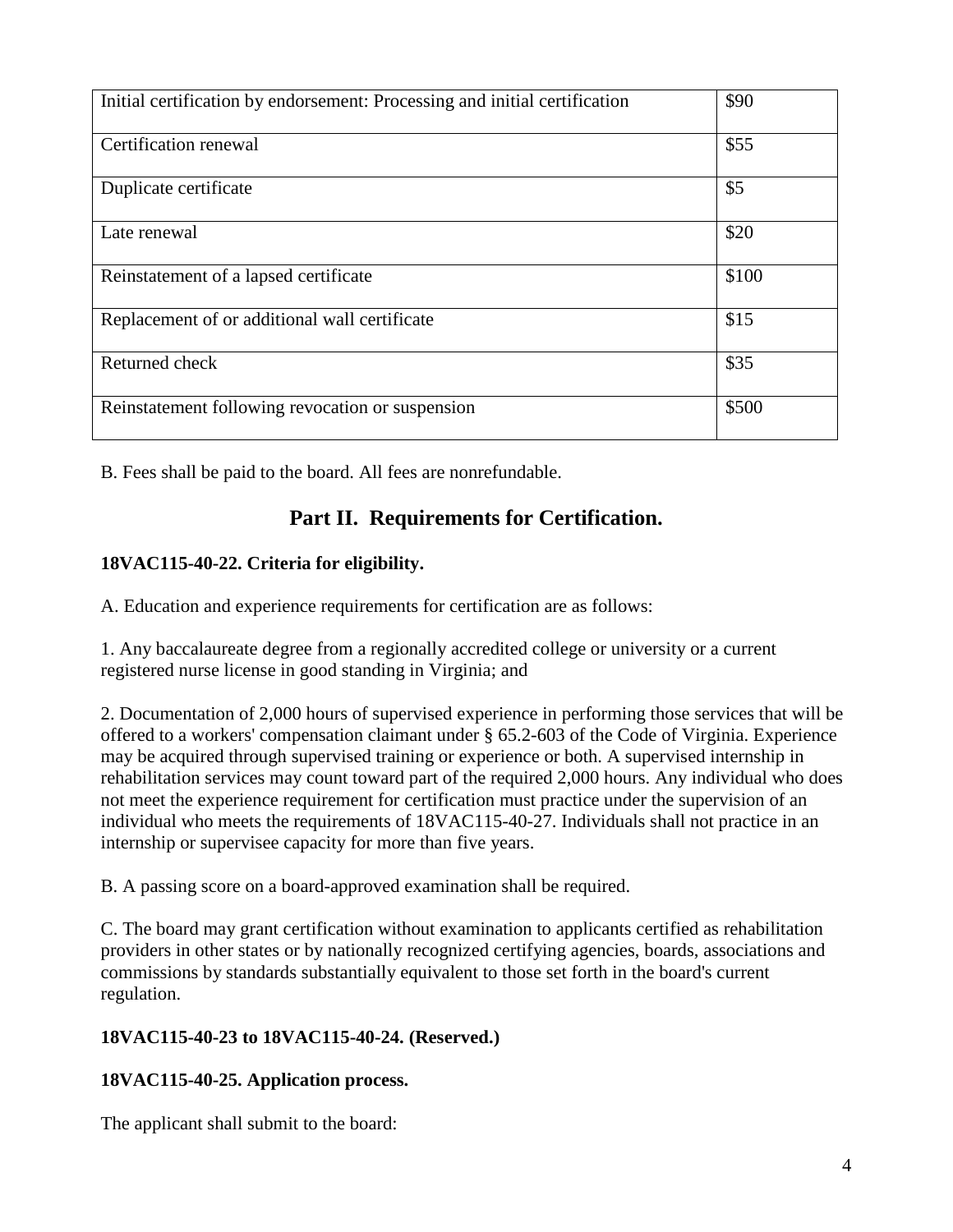1. A completed application form;

2. The official transcript or transcripts submitted from the appropriate institutions of higher education;

3. Documentation, on the appropriate forms, of the successful completion of the supervised experience requirement of 18VAC115-40-26. Documentation of supervision obtained outside of Virginia must include verification of the supervisor's out-of-state license or certificate; and

4. A current report from the U.S. Department of Health and Human Services National Practitioner Data Bank (NPDB); and

5. Documentation of the applicant's national or out-of-state license or certificate in good standing where applicable.

#### <span id="page-4-0"></span>**18VAC115-40-26. Supervised experience requirement.**

The following shall apply to the supervised experience requirement for certification:

1. On average, the supervisor and the supervisee shall consult for two hours per week in group or personal instruction. The total hours of personal instruction shall not be less than 100 hours within the 2,000 hours of experience. Group instruction shall not exceed six members in a group.

2. Half of the personal instruction contained in the total supervised experience shall be face-to-face between the supervisor and supervisee. A portion of the face-to-face instruction shall include direct observation of the supervisee-rehabilitation client interaction.

#### <span id="page-4-1"></span>**18VAC115-40-27. Supervisor requirements.**

A. A supervisor shall:

1. Be a licensed professional counselor, licensed psychologist, licensed clinical social worker, licensed marriage and family therapist, licensed substance abuse treatment practitioner, licensed physician or licensed registered nurse with a minimum of one year of experience in rehabilitation service provision;

2. Be a rehabilitation provider certified by the board who has national certification in rehabilitation service provision as outlined in subsection C of 18VAC115-40-22; or

3. Have two years experience as a board certified rehabilitation provider.

B. The supervisor shall assume responsibility for the professional activities of the supervisee.

C. At the time of application for certification by examination, the supervisor shall document for the board: (i) credentials to provide supervision in accordance with this section, (ii) the applicant's total hours of supervision, (iii) length of work experience, (iv) competence in rehabilitation service provision, and (v) any needs for additional supervision or training.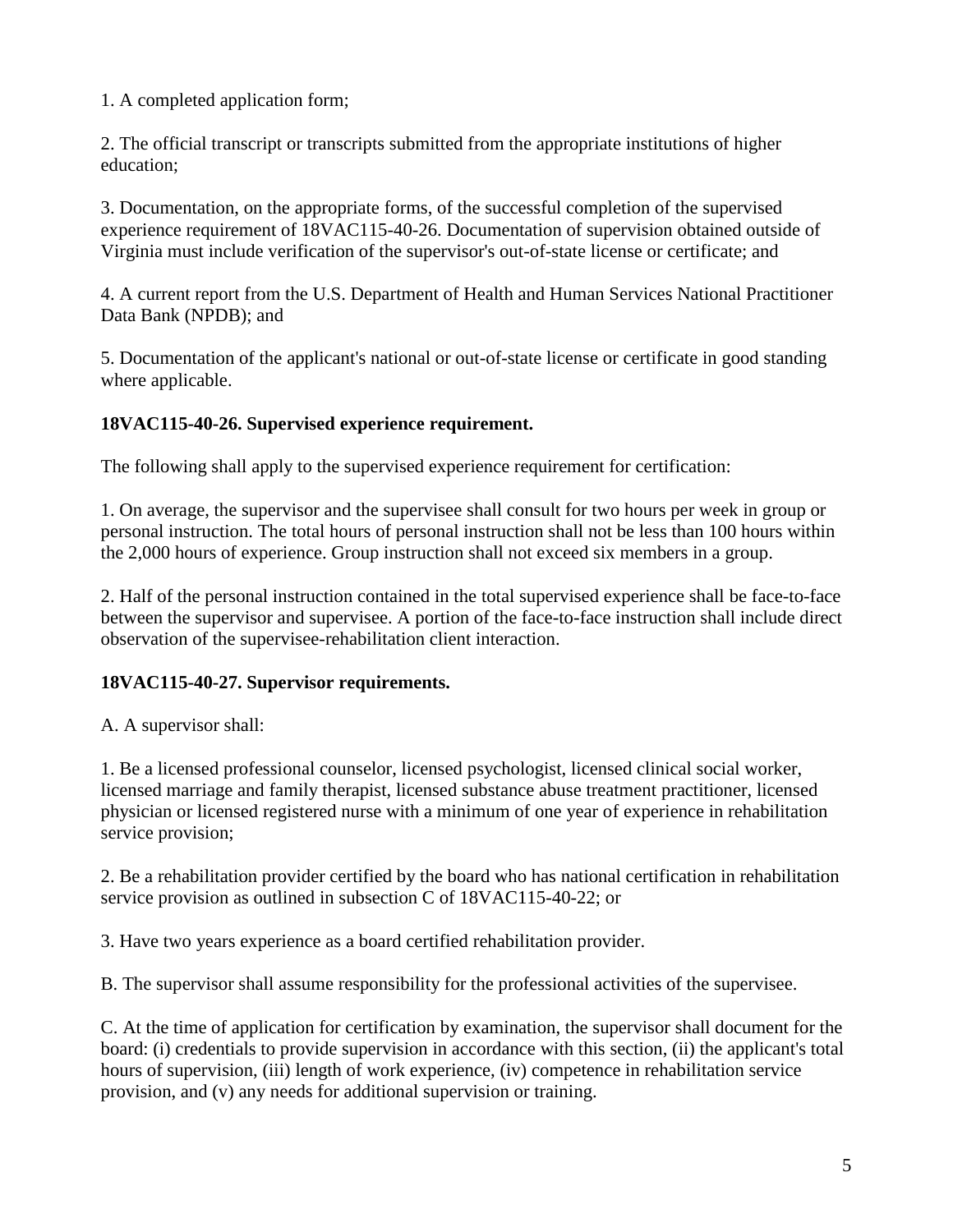D. Supervision by any individual whose relationship to the supervisee compromises the objectivity of the supervisor is prohibited. This includes but is not limited to immediate family members (spouses, parents, siblings, children and in-laws).

#### **Part III. Examinations.**

#### <span id="page-5-1"></span><span id="page-5-0"></span>**18VAC115-40-28. General examination requirements.**

Every applicant for certification as a rehabilitation provider shall take a written examination approved by the board and achieve a passing score as determined by the board.

#### <span id="page-5-3"></span><span id="page-5-2"></span>**18VAC115-40-29. (Reserved.)**

#### **Part IV. Renewal and Reinstatement.**

#### <span id="page-5-4"></span>**18VAC115-40-30. Annual renewal of certificate.**

Every certificate issued by the board shall expire on January 31 of each year.

1. To renew certification, the certified rehabilitation provider shall submit a renewal form and fee as prescribed in 18VAC115-40-20.

2. Failure to receive a renewal notice and form shall not excuse the certified rehabilitation provider from the renewal requirement.

#### <span id="page-5-5"></span>**18VAC115-40-35. Reinstatement.**

A. A person whose certificate has expired may renew it within one year after its expiration date by paying the renewal fee and the late renewal fee prescribed in 18VAC115-40-20.

B. A person who fails to renew a certificate for one year or more shall apply for reinstatement, pay the reinstatement fee and submit evidence regarding the continued ability to perform the functions within the scope of practice of the certification.

#### <span id="page-5-6"></span>**18VAC115-40-36 to 18VAC115-40-37. (Reserved.)**

#### <span id="page-5-7"></span>**18VAC115-40-38. Change of address.**

A certified rehabilitation provider whose address of record or public address, if different from the address of record, has changed shall submit the new address in writing to the board within 30 days of such change.

#### <span id="page-5-9"></span><span id="page-5-8"></span>**18VAC115-40-39. (Reserved.)**

#### **Part V. Standards of Practice; Disciplinary Actions; Reinstatement.**

#### <span id="page-5-10"></span>**18VAC115-40-40. Standards of practice.**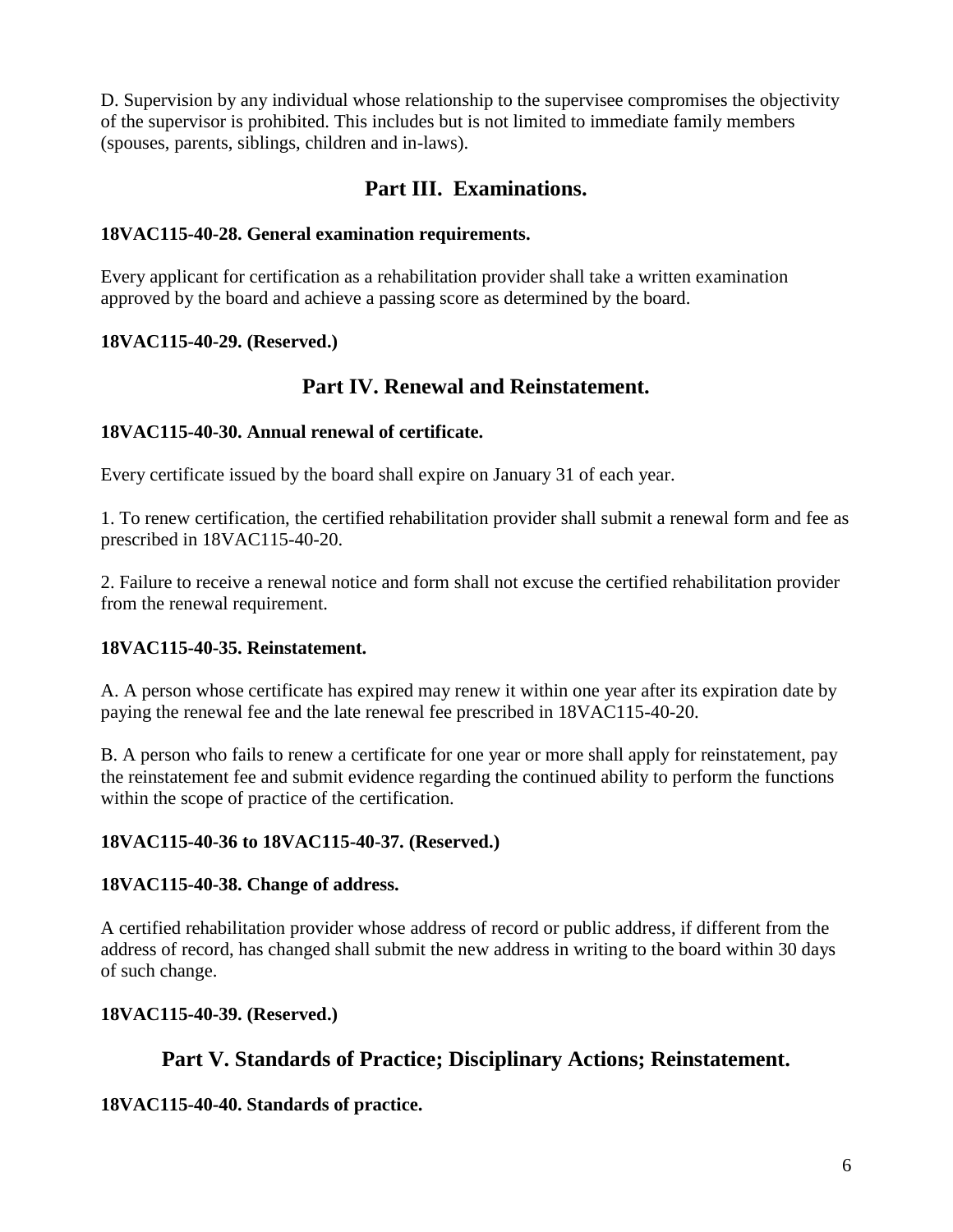A. The protection of the public health, safety and welfare, and the best interest of the public shall be the primary guide in determining the appropriate professional conduct of all persons whose activities are regulated by the board.

B. Each person certified by the board shall:

1. Provide services in a manner that is in the best interest of the public and does not endanger the public health, safety, or welfare.

2. Provide services only within the competency areas for which one is qualified by training or experience.

3. Not provide services under a false or assumed name, or impersonate another practitioner of a like, similar or different name.

4. Be aware of the areas of competence of related professions and make full use of professional, technical and administrative resources to secure for rehabilitation clients the most appropriate services.

5. Not commit any act which is a felony under the laws of this Commonwealth, other states, the District of Columbia or the United States, or any act which is a misdemeanor under such laws and involves moral turpitude.

6. Stay abreast of new developments, concepts and practices which are important to providing appropriate services.

7. State a rationale in the form of an identified objective or purpose for the provision of services to be rendered to the rehabilitation client.

8. Not engage in offering services to a rehabilitation client who is receiving services from another rehabilitation provider without attempting to inform such other providers in order to avoid confusion and conflict for the rehabilitation client.

9. Represent accurately one's competence, education, training and experience.

10. Refrain from undertaking any activity in which one's personal problems are likely to lead to inadequate or harmful services.

11. Not engage in improper direct solicitation of rehabilitation clients and shall announce services fairly and accurately in a manner which will aid the public in forming their own informed judgments, opinions and choices and which avoids fraud and misrepresentation through sensationalism, exaggeration or superficiality.

12. Recognize conflicts of interest and inform all parties of the nature and directions of loyalties and responsibilities involved.

13. Report to the board known or suspected violations of the laws and regulations governing the practice of rehabilitation providers.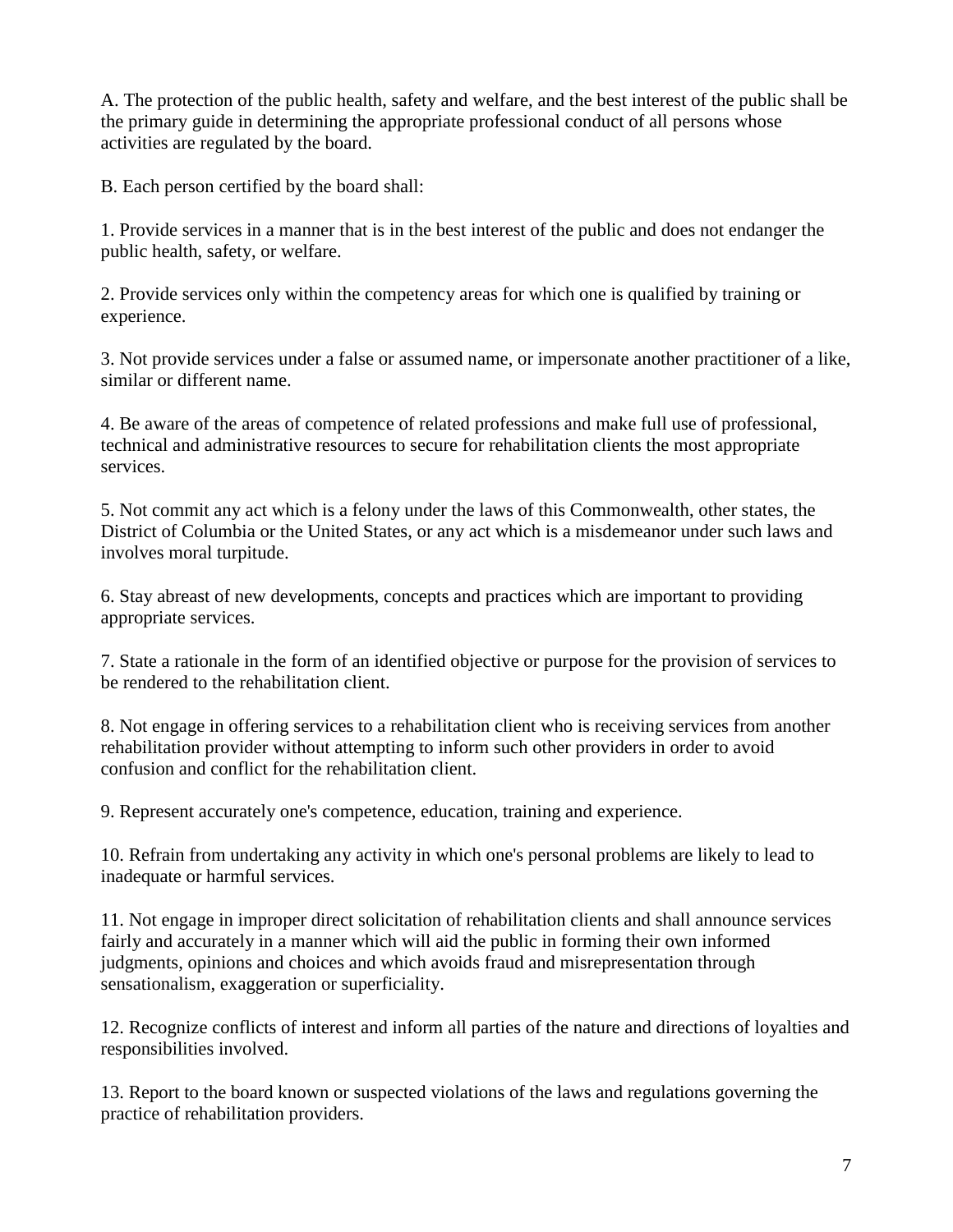14. Report to the board any unethical or incompetent practices by other rehabilitation providers that jeopardize public safety or cause a risk of harm to rehabilitation clients.

15. Provide rehabilitation clients with accurate information of what to expect in the way of tests, evaluations, billing, rehabilitation plans and schedules before rendering services.

16. Provide services and submission of reports in a timely fashion and ensure that services and reports respond to the purpose of the referral and include recommendations, if appropriate. All reports shall reflect an objective, independent opinion based on factual determinations within the provider's area of expertise and discipline. The reports of services and findings shall be distributed to appropriate parties and shall comply with all applicable legal regulations.

17. Specify, for the referral source and the rehabilitation client, at the time of initial referral, what services are to be provided and what practices are to be conducted. This shall include the identification, as well as the clarification, of services that are available by that member.

18. Assure that the rehabilitation client is aware, from the outset, if the delivery of service is being observed by a third party. Professional files, reports and records shall be maintained for three years beyond the termination of services.

19. Never engage in nonprofessional relationships with rehabilitation clients that compromise the rehabilitation client's well-being, impair the rehabilitation provider's objectivity and judgment or increase the risk of rehabilitation client exploitation.

20. Never engage in sexual intimacy with rehabilitation clients or former rehabilitation clients, as such intimacy is unethical and prohibited.

#### <span id="page-7-0"></span>**18VAC115-40-50. Grounds for revocation, suspension, probation, reprimand, censure, denial of renewal of certificate; petition for rehearing.**

Action by the board to revoke, suspend, decline to issue or renew a certificate, to place such a certificate holder on probation or to censure, reprimand or fine a certified rehabilitation provider may be taken in accord with the following:

1. Procuring a license, certificate or registration by fraud or misrepresentation.

2. Violation of, or aid to another in violating, any regulation or statute applicable to the provision of rehabilitation services.

3. The denial, revocation, suspension or restriction of a registration, license or certificate to practice in another state, or a United States possession or territory or the surrender of any such registration, license or certificate while an active administrative investigation is pending.

4. Conviction of any felony, or of a misdemeanor involving moral turpitude.

5. Providing rehabilitation services without reasonable skill and safety to clients by virtue of physical or emotional illness or substance abuse.